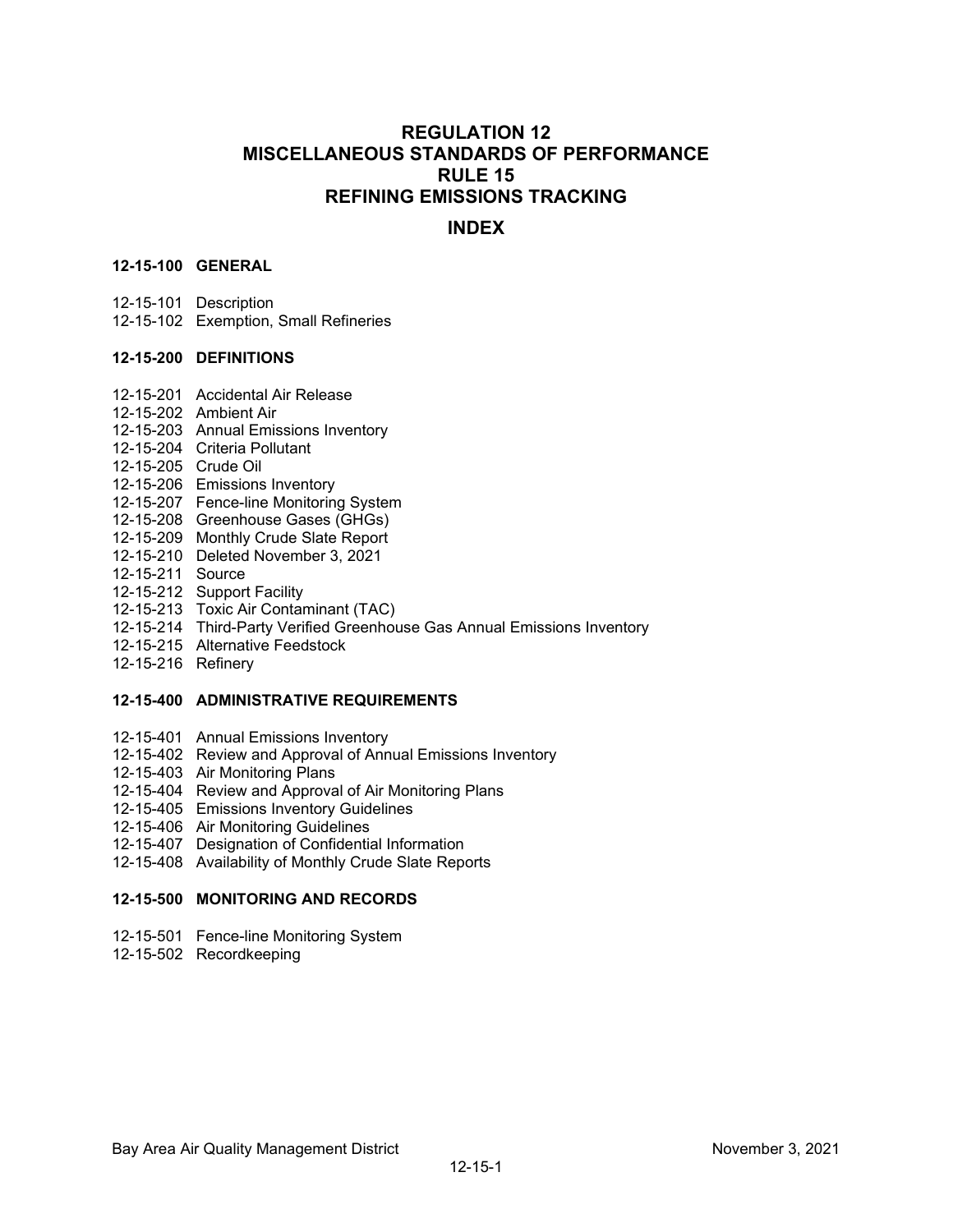# **REGULATION 12 MISCELLANEOUS STANDARDS OF PERFORMANCE RULE 15 REFINING EMISSIONS TRACKING**

(Adopted April 20, 2016)

# **12-15-100 GENERAL**

**12-15-101 Description:** The purpose of this rule is to track air emissions and crude oil composition characteristics from Refineries and Support Facilities over time and to establish air monitoring systems to provide air quality data along refinery boundaries.

*(Amended November 3, 2021)*

**12-15-102 Exemption, Small Refineries:** The requirements of this rule shall not apply to refineries processing less than 20,000 barrels per stream day of any organic feedstock.

*(Adopted November 3, 2021)*

#### **12-15-200 DEFINITIONS**

- **12-15-201 Accidental Air Release:** An unanticipated emission of a criteria pollutant, toxic air contaminant, and/or greenhouse gas into the atmosphere required to be reported in a Risk Management Plan (RMP) under 40 CFR §68.168.
- **12-15-202 Ambient Air:** The portion of the atmosphere external to buildings to which the general public has access.
- **12-15-203 Annual Emissions Inventory:** An emissions inventory at a Refinery covering a calendar year period.

*(Amended November 3, 2021)*

- **12-15-204 Criteria Pollutant:** An air pollutant for which an ambient air quality standard has been established, or that is an atmospheric precursor to such an air pollutant. For the purposes of this rule, criteria pollutants are carbon monoxide (CO), oxides of nitrogen (NOx), particulate matter with an aerodynamic diameter of 10 micrometers or less ( $PM_{10}$ ), particulate matter with an aerodynamic diameter of 2.5 micrometers or less  $(PM_{2.5})$ , precursor organic compounds (POC), and sulfur dioxide  $(SO<sub>2</sub>)$ .
- **12-15-205 Crude Oil / Crude Oil Blends:** Unblended crude oil or blended crude oil at the first stage of processing at a Refinery (typically at a crude distillation unit).

*(Amended 12/19/18; 11/3/21)*

**12-15-206 Emissions Inventory:** For purposes of this rule, an emissions inventory is a comprehensive and accurate accounting of the types and quantities of criteria pollutants, toxic air contaminants, and greenhouse gases that are released into the atmosphere based on current measurement technologies and estimation methodologies. It is intended to represent the actual emissions to the best precision possible based on those measurement technologies and estimation methodologies. For the purposes of this rule, emissions inventory data are data that are collected or calculated by the Refinery for all continuous, intermittent, predictable, and accidental air releases resulting from Refinery processes at stationary sources at a Refinery.

*(Amended 12/19/18; 11/3/21)*

- **12-15-207 Fence-line Monitoring System:** Equipment that measures and records air pollutant concentrations at or near the property boundary of a facility, and which may be useful for detecting and/or estimating the quantity of fugitive emissions, gas leaks, and other air emissions from the facility.
- **12-15-208 Greenhouse Gases (GHGs)**: The air pollutant that is defined in 40 CFR § 86.1818-12(a), which is a single air pollutant made up of a combination of the following six constituents: carbon dioxide, nitrous oxide, methane, hydrofluorocarbons, perfluorocarbons, and sulfur hexafluoride. For the purposes of this rule, GHG emissions should be calculated in manner consistent with California Air Resources Board requirements as contained in §95113 of the Mandatory Greenhouse Gas Emissions Reporting Rule.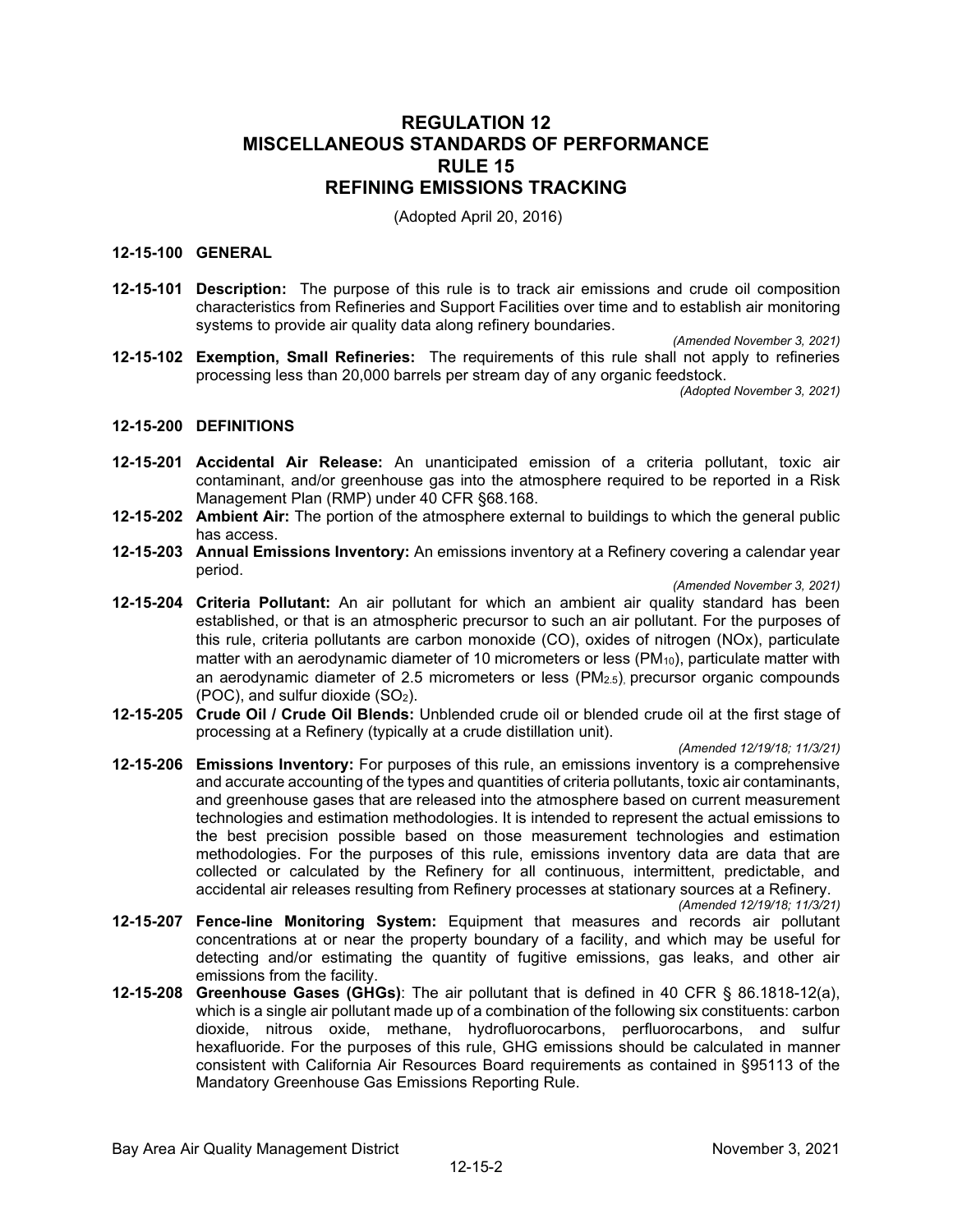- **12-15-209 Monthly Crude Slate Report:** Summaries of the volume and certain properties of crude oil / crude oil blends at the first stage of processing at a Refinery (typically at a crude distillation unit). The summary shall consist of the total volume of crude oil / crude oil blends processed in the calendar month, and single average value for each of the properties of the total volume of crude oil / crude oil blends processed for the calendar month, as listed in Section 12-15-408, Table 2.
	- 209.1 The non-crude oil feedstock summary shall consist of the total volume and certain properties of non-crude oil feedstock / non-crude oil feedstock blends that are nongaseous at Standard Temperature and Pressure fed to a fluidized catalyst processing unit. On a calendar month basis, the Refinery shall document the volume of all imported feedstocks to a fluidized catalyst process unit. The Refinery will provide a single averaged representative value for the imported feedstock to a fluidized catalyst process unit for API, sulfur, iron, nickel, and vanadium if total imported feedstocks exceed one of the following conditions in the calendar month:
		- 209.1.1 The volume of all imported feedstocks with an API equal to or greater than 15 is greater than 20 percent of the annualized daily limit listed within a Title V permit multiplied by 30; or
		- 209.1.2 The volume of all imported feedstocks with an API less than 15 is greater than 50,000 bbls.

For non-petroleum feedstocks, the reported API gravity is to be replaced with the feedstock density in lb/gal.

- 209.2 Based upon the five-year monitoring results, an owner or operator of a Refinery may request that this provision terminate with respect to that Refinery and, in the District's sole discretion, the provision will terminate as to the specific Refinery. The owner or operator of the Refinery must submit the request in writing. The District must grant or deny the request within 30 days of receipt of the request. If the District fails to deny the request within 30 days, such failure will be deemed approval and the provision will sunset immediately with respect to that Refinery.
- 209.3 By March 1, 2023, the District will evaluate the requirement for the non-crude oil feedstock summary based on the frequency of sampling, and will propose removing this requirement unless it finds that the frequency of sampled events justifies its continuation. The District will consult with affected Refineries prior to reaching a decision.
- 209.4 Supporting data maintained by a Refinery shall be made available for inspection and audit by the APCO at the Refinery upon request in order to verify the summary data required in Section 12-15-408, Table 2. To ensure the protection of Confidential Information and prevent its inadvertent release, the District agrees to not remove the data described in this paragraph from the Refinery or copy any source information or supporting data as described above. The District further agrees to use the supporting data only to verify the monthly cumulative statistical analysis of the summarized information found in Table 2. If the District creates its own notes based on review of the supporting data, it will ensure that its notes will not depict the supporting data in any form or manner such that a third party could deduce or reconstruct the supporting data (sometimes colloquially referred to as "reverse-engineering"). If the District finds a discrepancy between the monthly reports and supporting data, the District shall allow the Refinery a reasonable opportunity to correct the discrepancy. If the discrepancy is not corrected, the District may use its notes (which are and shall be treated as confidential) and previous notification to correct the discrepancy as needed to document non-compliance with this Rule. The District will treat its notes as Confidential Information unless and until the source of the information affirmatively and in writing indicates to the District that the information contained in the notes is no longer Confidential Information (or a court of competent jurisdiction issues a final judgment ordering release of the information).

*(Amended 12/19/18; 12/4/19; 11/3/21)*

### **12-15-210 Deleted November 3, 2021**

**12-15-211 Source:** As defined in BAAQMD Regulation 2, Rule 1, Section 221.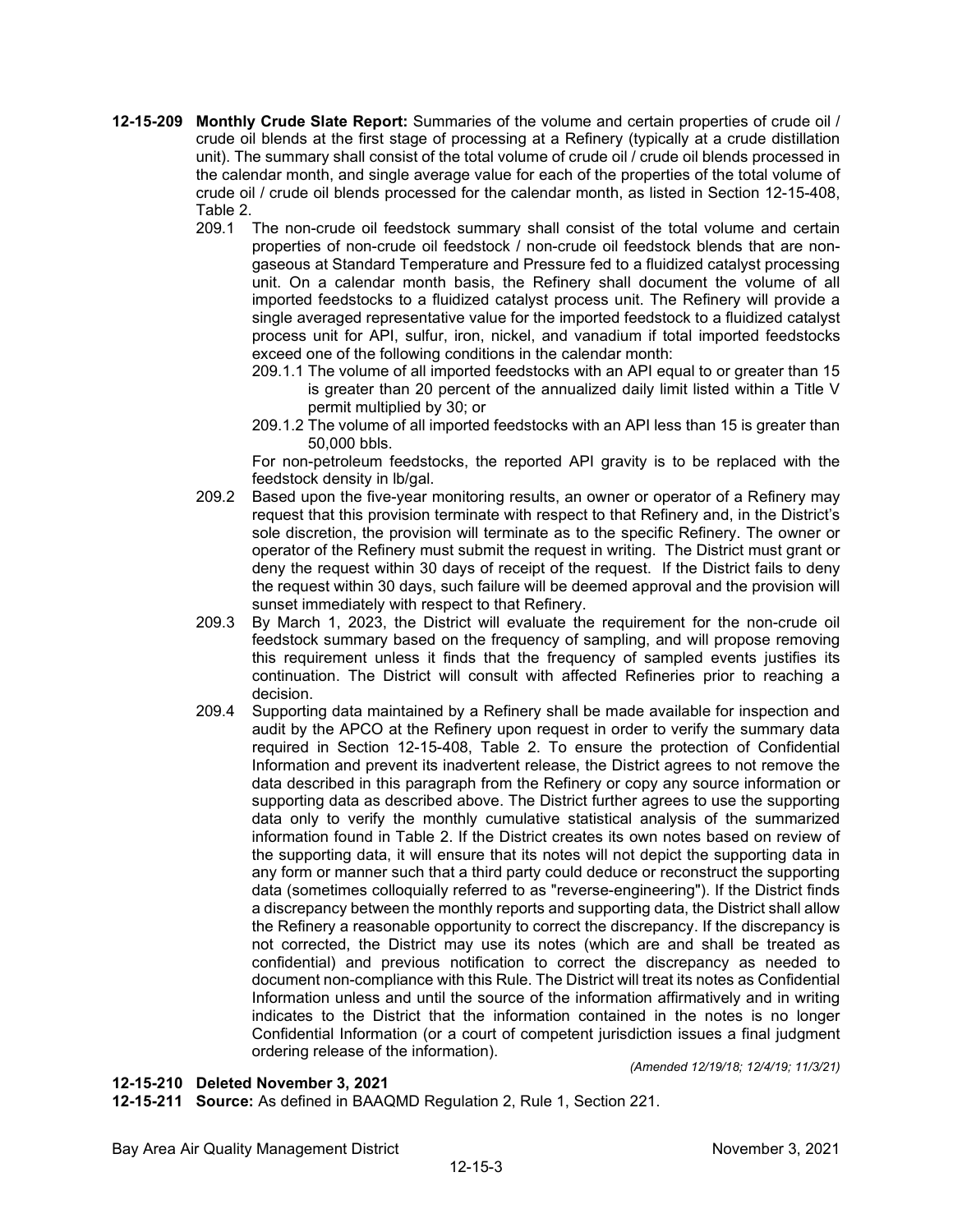**12-15-212 Support Facility:** For purposes of this rule, a hydrogen plant, sulfuric acid plant or electrical generation plant that is not owned or operated by a Refinery, and that provides more than 50% of its production output to a Refinery.

*(Amended November 3, 2021)*

- **12-15-213 Toxic Air Contaminant (TAC):** An air pollutant that may cause or contribute to an increase in mortality or in serious illness or that may pose a present or potential hazard to human health. For the purposes of this rule, TACs consist of the substances listed in the most recent health risk assessment guidelines adopted by OEHHA.
- **12-15-214 Third-Party Verified Greenhouse Gas Annual Emissions Inventory:** For purposes of this rule, an Annual Emissions Inventory for Greenhouse Gases prepared pursuant to California Air Resources Board requirements as contained in Subarticle 4 of the Mandatory Greenhouse Gas Emissions Reporting Rule.

*(Adopted December 4, 2019)*

- **12-15-215 Alternative Feedstock:** Any feedstock, intermediate, product or byproduct material that contains organic material that is not derived from crude oil product, coal, natural gas, or any other fossil-fuel based organic material.
- *(Adopted November 3, 2021)* **12-15-216 Refinery:** An establishment that is located on one or more contiguous or adjacent properties that processes any petroleum or alternative feedstock, to produce more usable products such as gasoline, diesel fuel, aviation fuel, lubricating oils, asphalt or petrochemical feedstocks, or any other similar product. Refinery processes include separation processes (e.g., atmospheric or vacuum distillation, and light ends recovery), conversion processes (e.g., cracking, reforming, alkylation, polymerization, isomerization, coking, and visbreaking), treating processes (e.g., hydrodesulfurization, hydrotreating, chemical sweetening, acid gas removal, and deasphalting), feedstock and product handling (e.g., storage, crude oil blending, non-crude oil feedstock blending, product blending, loading, and unloading), and auxiliary facilities (e.g., boilers, waste water treatment, hydrogen production, sulfur recovery plant, cooling towers, blowdown systems, compressor engines, and power plants).

*(Adopted November 3, 2021)*

# **12-15-400 ADMINISTRATIVE REQUIREMENTS**

**12-15-401 Annual Emissions Inventory**: A Refinery or Support Facility owner/operator shall obtain and maintain APCO approval of an Annual Emissions Inventory. Timely submittal as described in Table 1 shall constitute compliance with this requirement unless and until there is a determination of disapproval by the APCO pursuant to Section 12-15-402.

| <b>Table 1 - Submission Deadlines to Air District</b><br>for Previous Calendar Year Annual Emissions<br><b>Inventories</b> |                                  |
|----------------------------------------------------------------------------------------------------------------------------|----------------------------------|
| <b>Pollutant</b>                                                                                                           | <b>Effective January 1, 2020</b> |
| Criteria                                                                                                                   | April 15                         |
| Toxic                                                                                                                      | April 15                         |
| Greenhouse Gas                                                                                                             | April 15                         |
| Third-Party Verified<br>Greenhouse Gas                                                                                     | August 15                        |

This report shall be submitted electronically in an APCO-approved format and include, at a minimum, the following:

- **401.1** Identification of the calendar year that the Annual Emissions Inventory covers.
- **401.2** A summary of the total quantity of each criteria pollutant, TAC, and GHG that was emitted from the Refinery or Support Facility during the Annual Emission Inventory period, including a table for each source and each pollutant listing whether the pollutant was (a) continuously monitored, (b) monitored by direct measurement, (c) not monitored and estimated by some other method, or (d) not monitored and estimated to be zero. For those Refineries using a "common pipe" calculation method for GHGs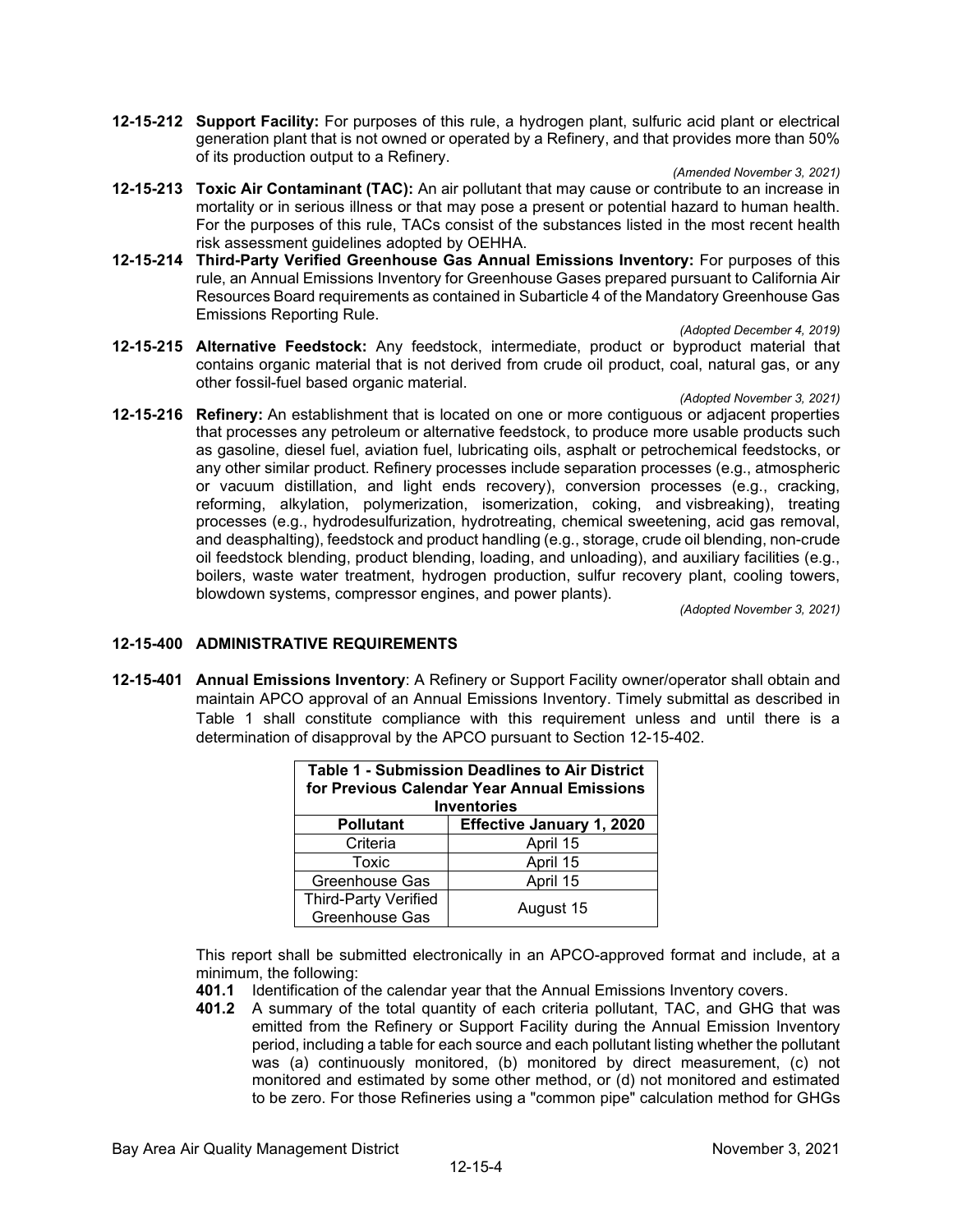based on the fuel gas system configuration, the following approach shall be used in the calculation method:

- 2.1 Identify the total GHG emissions associated with the common pipe sources.<br>2.2 Identify in the summary all common pipe sources.
- Identify in the summary all common pipe sources.
- 2.3 Prorate the total GHG emissions to each source based on that source's actual fuel consumed.
- 2.4 The calculation will conclude and be deemed sufficient when 95% or more of the total GHG emissions associated with the common pipe sources are allocated.
- **401.3** A detailed listing of the annual emissions of each criteria pollutant, TAC, and GHG emitted from each source at the Refinery or Support Facility, and a complete description of the methodology used for monitoring and determining these emissions, any changes made, and including documentation of the basis for any assumptions used. Any methodologies that are unchanged from a previously submitted Annual Emissions Inventory under this section may instead be noted as such. Emissions resulting from accidental releases and flaring events addressed in Regulation 12, Rules 11 and 12 shall be identified, included and quantified as such, along with the date(s) and time(s) that the release occurred.
- **401.4** Beginning with the Annual Emissions Inventory for the calendar year 2017 (due on or before June 30, 2018), and for every subsequent calendar year Annual Emissions Inventory, a table that shows, on a Refinery-wide or Support Facility-wide basis for each applicable air pollutant, the change in emissions that occurred between the current and most recent previous Annual Emissions Inventory. Emission changes do not need to be shown for any newly-listed air pollutants in the current Annual Emissions Inventory.

### *(Amended 12/19/18; 12/4/19; 11/3/21)*

- **12-15-402 Review and Approval of Annual Emissions Inventory:** The procedure for determining whether an Annual Emissions Inventory meets the requirements of this rule is as follows:
	- **402.1 Preliminary Review:** Within 45 days of receipt of the report, the APCO will complete a preliminary review of the report to identify any deficiencies that need to be corrected. If the APCO determines that the submitted report does not meet the requirements of Rule 12-15, the APCO will notify the owner/operator in writing. The notification will specify the basis for this determination and the required corrective action. The APCO shall provide the owner/operator with the opportunity to meet and confer to discuss any objections to the APCO's preliminary determinations before they become final. If a notification containing specific deficiencies is not sent by the APCO to the owner/operator within 45 days after the APCO's receipt of the report, the Preliminary Review shall be deemed complete.

#### *(Amended December 19, 2018)*

**402.2 Corrective Action:** Upon receipt of such notification, the owner/operator shall correct the identified deficiencies and resubmit the report within 21 days. If the APCO determines that the owner/operator failed to correct any deficiency identified in the notification, the APCO will disapprove the report, or the APCO may make the necessary corrections to the emissions inventory report with a designation that the report includes Air District revisions.

#### *(Amended December 4, 2019)*

**402.3 APCO Action:** Within 21 days of the completion of preliminary review, or of resubmittal of a corrected report, the APCO will approve the report if the APCO determines that the report meets the requirements of Rule 12-15, and shall provide written notification to the owner/operator. If the APCO determines that the owner/operator failed to correct any deficiency identified in the notification, the APCO will determine that the owner/operator has failed to meet the requirements of this rule, and will disapprove the report, or the APCO may make the necessary corrections and approve the report with a designation that the report was approved with Air District revisions. If a notification is not sent by the APCO to the owner/operator within 21 days after the APCO's receipt of the corrected report, the Annual Emissions Inventory shall be deemed complete.

*(Amended December 4, 2019)*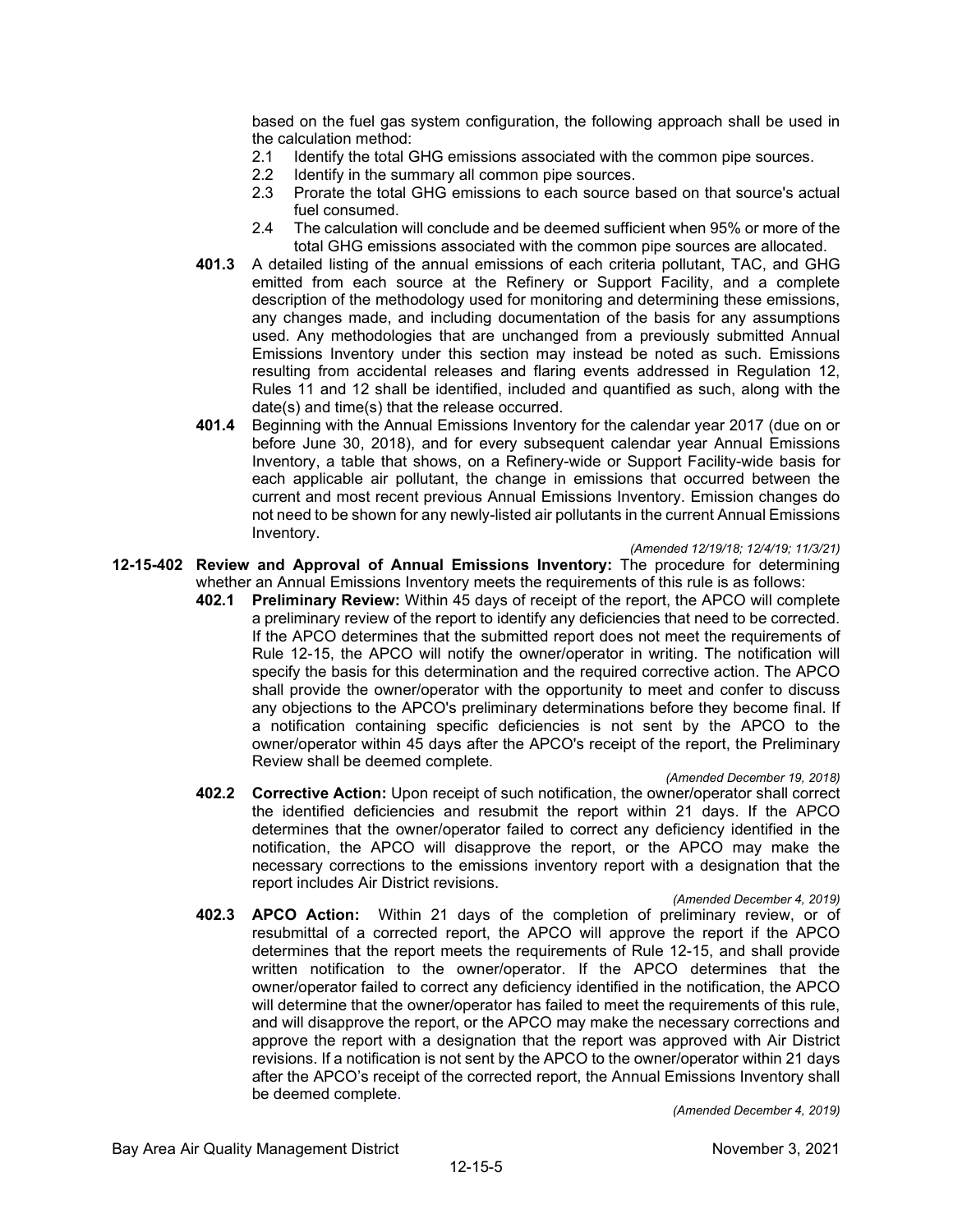**402.4 Public Inspection:** Within 15 days of the approval or disapproval of a report under Section 12-15-402.3, the APCO shall post the approved or disapproved report on the Air District's website. The Air District shall consider any written comments submitted by the public or regulated community regarding this report and will make any corrections needed to ensure accuracy and completeness of the report. The public versions of these reports will not include detailed calculation methodologies for individual sources, but a short methodological description will be provided. In addition, the public versions of these reports will provide aggregated, rather than source specific emissions information for GHG.

*(Amended December 19, 2018)*

**12-15-403 Air Monitoring Plans:** A Refinery owner/operator, but not a Support Facility owner/operator, shall obtain and maintain APCO approval of a plan for establishing and operating a fence-line monitoring system. Timely submittal as described in the next sentence shall constitute compliance with this requirement unless and until there is a determination of disapproval by the APCO pursuant to Section 404. On or before April 20, 2017, the owner/operator shall submit to the APCO a site-specific plan for establishing and operating a fence-line monitoring system to aid in determining specified pollutants that cross the refinery fence-line(s) in realtime. The plan shall include detailed information describing the equipment to be used to monitor, record, and report air pollutant levels, the siting, operation, and maintenance of this equipment, and procedures for implementing data quality assurance and quality control. The District will allow for a tailored implementation date for each Refinery's initial site-specific plan. Tailored implementation dates may be affected by factors beyond the refinery's control, including timing considerations for the design, permitting, sourcing, installation, testing, and start-up of fence-line monitoring systems, and other potential delays that are explained and supported in the site-specific plan. Within one year of approval by the District Board of Directors of updated air monitoring guidelines published by the APCO under Section 12-15-406, the refinery owner/operator shall submit to the APCO an updated site-specific air monitoring plan. The District will allow for a tailored implementation date for each Refinery's updated sitespecific air monitoring plan.

*(Amended 12/19/18; 11/3/21)*

- **12-15-404 Review and Approval of Air Monitoring Plans:** The procedure for determining whether an air monitoring plan submitted under Section 12-15-403 meets the applicable requirements of this rule is as follows:
	- **404.1 Preliminary Review:** Within 45 days of receipt of the air monitoring plan, the APCO will complete a preliminary review of the plan to identify any deficiencies that need to be corrected. If the APCO determines that the submitted plan is deficient, the APCO will notify the owner/operator in writing. The notification will specify the basis for this determination and the required corrective action. If a notification containing specific deficiencies is not sent by the APCO to the owner/operator within 45 days after the APCO's receipt of the air monitoring plan, the Preliminary Review shall be deemed complete.
	- **404.2 Corrective Action:** Upon receipt of such notification, the owner/operator shall correct the plan and resubmit the proposed plan within 45 days. If the APCO determines that the owner/operator failed to correct any deficiency identified in the notification, the APCO will disapprove the plan.
	- **404.3 Public Comment:** The plan, including any revisions made to correct deficiencies, will be made available for public review within 45 days (with the exception of information designated confidential). The APCO will consider any written comments received during this period prior to approving or disapproving the final plan.
	- **404.4 Final Action:** Within 45 days of the close of the public comment period under Section 12-15-404.3, the APCO will approve the air monitoring plan if the APCO determines that the plan meets the requirements of Section 12-15-403, and shall provide written notification to the owner/operator. This period may be extended by 45 days if necessary as determined by the APCO. If the APCO determines that the plan does not meet the requirements of Section 12-15-403, the APCO will notify the owner/operator in writing. The notification will specify the basis for this determination. Upon receipt of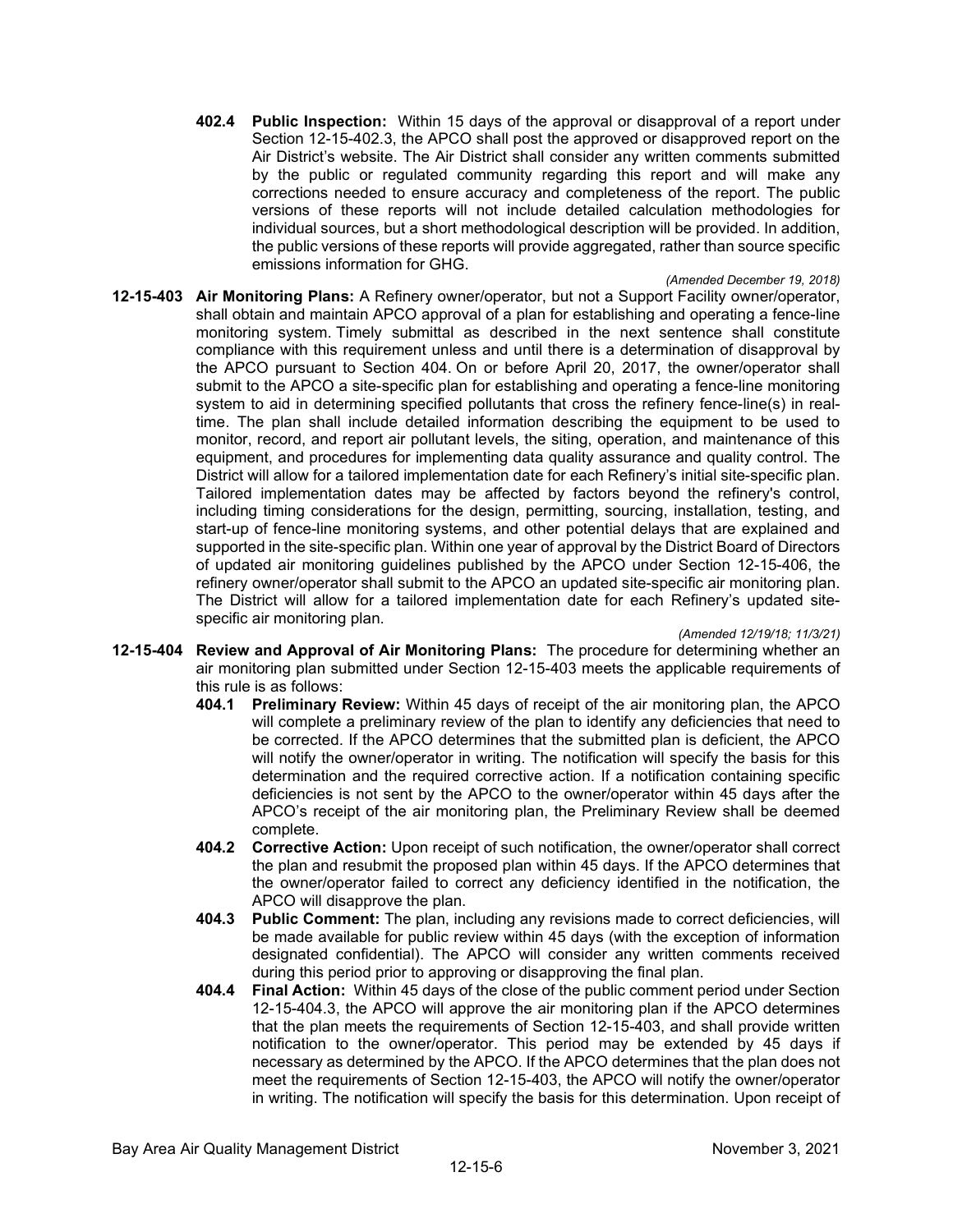such notification, the owner/operator shall correct the identified deficiencies and resubmit the air monitoring plan within 45 days. If the APCO determines that the owner/operator failed to correct any deficiency identified in the notification, the APCO will determine that the owner/operator has failed to meet the requirements of Sections 12-15-403 and will disapprove the plan. If a notification containing specific deficiencies is not sent by the APCO to the owner/operator within 45 days after the APCO's receipt of the corrected air monitoring plan, the air monitoring plan shall be deemed complete.

- **404.5 Public Inspection:** Within 15 days of the approval or disapproval of an air monitoring plan under Section 12-15-404.4, the APCO shall post the plan on the Air District's website, and shall notify any member of the public who submitted comments under Section 12-15-404.3, or who otherwise has requested such notification of this action in writing. In making information available for public inspection, the confidentiality of trade secrets, as designated by the owner/operator, shall be handled in accordance with Section 6254.7 of the Government Code.
- *(Amended December 19, 2018)* **12-15-405 Emissions Inventory Guidelines:** The APCO shall publish, and periodically update, emissions inventory guidelines describing best practices to be used when calculating emissions required to be reported in accordance with Rule 12-15. Emission factors and emission estimation methodologies included in these guidelines may include, but are not limited to, continuous monitoring to measure emissions, applying the results of emissions source tests to known activity levels, combining published emission factors with known activity levels, material balances, or empirical formulae. The District shall request comments from affected facilities at least 60 days in advance of making changes to the Emissions Inventory Guidelines. The District shall respond to comments received. Affected facilities shall be allowed at least 90 days to implement the changes in the Emissions Inventory Guidelines. The District will use these guidelines as criteria to determine whether a Refinery and Support Facility emissions inventory meets the requirements of Rule 12-15.

#### *(Amended 12/19/18; 11/3/21)*

**12-15-406 Air Monitoring Guidelines:** The APCO shall publish air monitoring guidelines for Refineries that describe the factors that the District will apply in reviewing fence-line monitoring systems required under this rule. These guidelines may include, but are not limited to, specifications for pollutant coverage, siting, instrumentation, operation, maintenance, quality assurance, quality control, and data reporting. The guidelines shall be reviewed by the APCO within five years of initial issuance in consideration of advances in air monitoring technology, updated information regarding the health effects of air pollutants, and review of data collected by existing fence-line air monitoring systems established under this rule. The District shall request comments from affected facilities at least 60 days in advance of making changes to the Air Monitoring Guidelines. The District shall respond to comments received.

#### *(Amended 12/19/18; 11/3/21)*

**12-15-407 Designation of Confidential Information:** Except as stated in Sections 12-15-209 and 12- 15-408, when providing any documents or records required by this rule to the District, the Refinery or Support Facility owner/operator shall designate as confidential any information claimed to be exempt from public disclosure under the California Public Records Act, Government Code Section 6250 et seq.

*(Amended 12/19/18; 11/3/21)*

- **12-15-408 Availability of Monthly Crude Slate Reports:** A Refinery owner/operator, but not a Support Facility owner/operator, shall make available to the APCO, upon request, in an APCOapproved format, the following information:
	- **408.1 Historical Monthly Crude Slate Reports:** For each month of the years 2013, 2014, 2015 and 2016, summarized information as described in Table 2, to the extent such information is available based on the records maintained in the normal course of business. Detailed supporting data, based on records maintained by the Refinery in the normal course of business, shall be made available at the Refinery upon APCO request for verification of the monthly summaries described in Section 12-15-209, effective April 20, 2017. To ensure the protection of Confidential Information and prevent its inadvertent release, the District will not remove or make copies of the detailed supporting data. The District shall use the supporting data only to verify the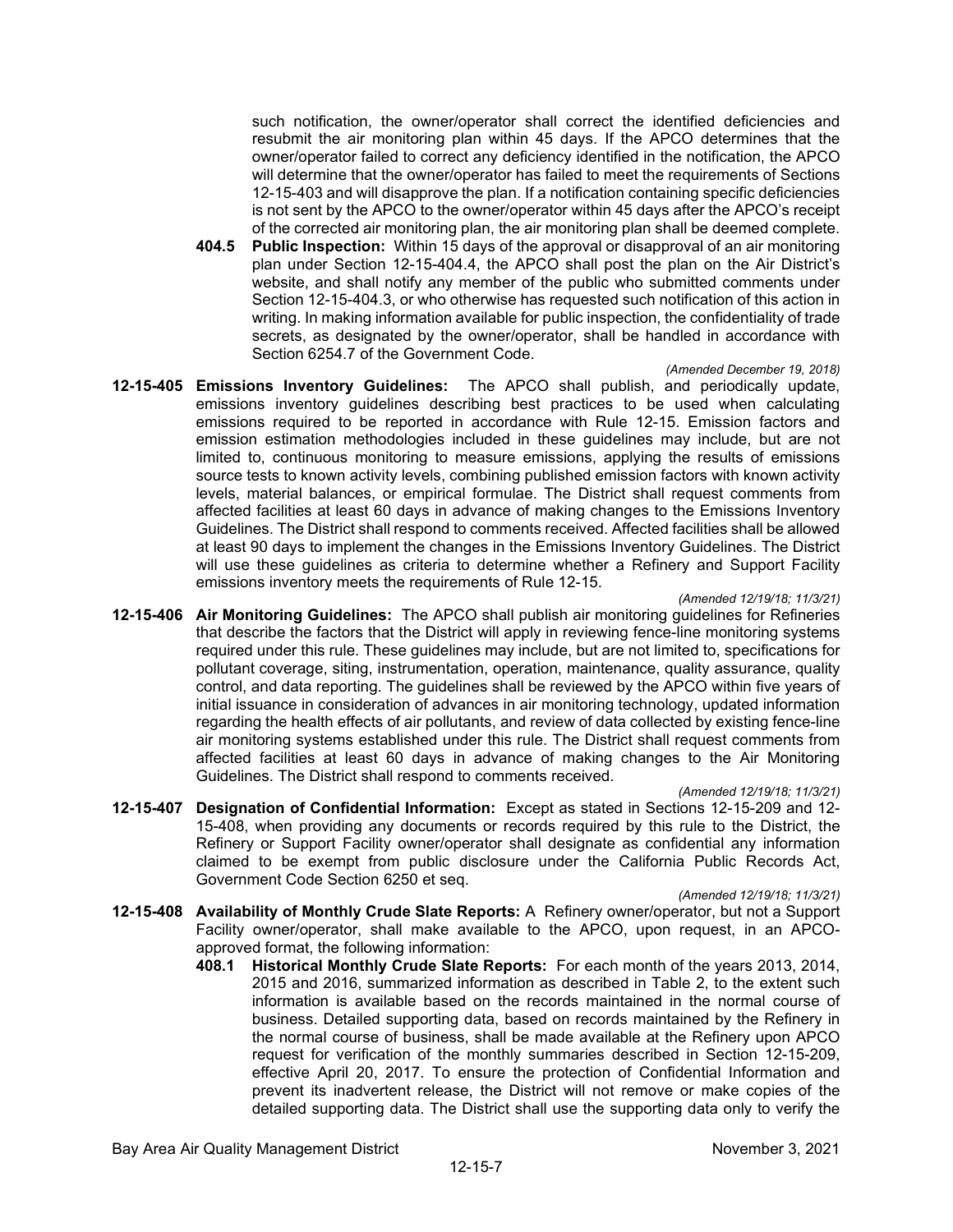monthly cumulative statistical analysis of the summarized information found in Table 2. Any notes the District creates based on review of the supporting data will not depict the supporting data in any form or manner such that a third party could deduce or reconstruct the supporting data (sometimes colloquially referred to as "reverseengineering"). If the District finds a discrepancy between the monthly reports and supporting data, the District shall allow the Refinery a reasonable opportunity to correct the discrepancy. If the discrepancy is not corrected, the District may use its notes and previous notification to correct the discrepancy (which are and shall be treated as confidential) as needed to document non-compliance with this Rule. The District will treat its notes and information it generates as Confidential Information unless and until the source of the information affirmatively and in writing indicates to the District that the information contained in the notes is no longer Confidential Information (or a court of competent jurisdiction issues a final judgment ordering release of the information). *(Amended 12/19/18; 12/4/19; 11/3/21)*

**408.2 Ongoing Monthly Crude Slate Reports:** Beginning with January 2017, summarized information as described in Table 2. Detailed supporting data, based on records maintained by the Refinery shall be made available at the Refinery upon APCO request for verification of the monthly summaries, no later than 30 days after the end of each calendar month. To ensure the protection of Confidential Information, the District will not remove the data from the Refinery or make any type of copies of the source information. Any information the District generates and takes possession of during its review of this detailed supporting data will not depict the supporting data in any form or manner such that a third party could deduce or reconstruct the supporting data (sometimes colloquially referred to as "reverse- engineering"). The District will treat any such information that it generates as Confidential Information unless and until the source of the information indicates otherwise.

## **Table 2 - Summarized Information Required in Monthly Crude Slate Report**

Processed Volume (thousand barrels)

- a. Total volume of crude oils / crude oil blends as fed to all crude units.
- b. Total volume of non-crude oil feedstocks / feedstock blends fed to all other process units.

API gravity (degrees)

- a. Average API gravity of total volume of crude oils / crude oil blends as fed to all crude units.
- b. Average API gravity or density of total volume of non-crude oil feedstocks / feedstock blends fed to all other process units as defined in Section 12-15-209.

Sulfur content (weight percent)

- a. Average sulfur content of total volume of crude oils / crude oil blends as fed to all crude units.
- b. Average sulfur content of total volume of non-crude oil feedstocks / feedstock blends fed to all other process units as defined in Section 12-15-209.

Vapor pressure (psia)

a. Average vapor pressure of total volume of crude oils / crude oil blends as fed to all crude units.